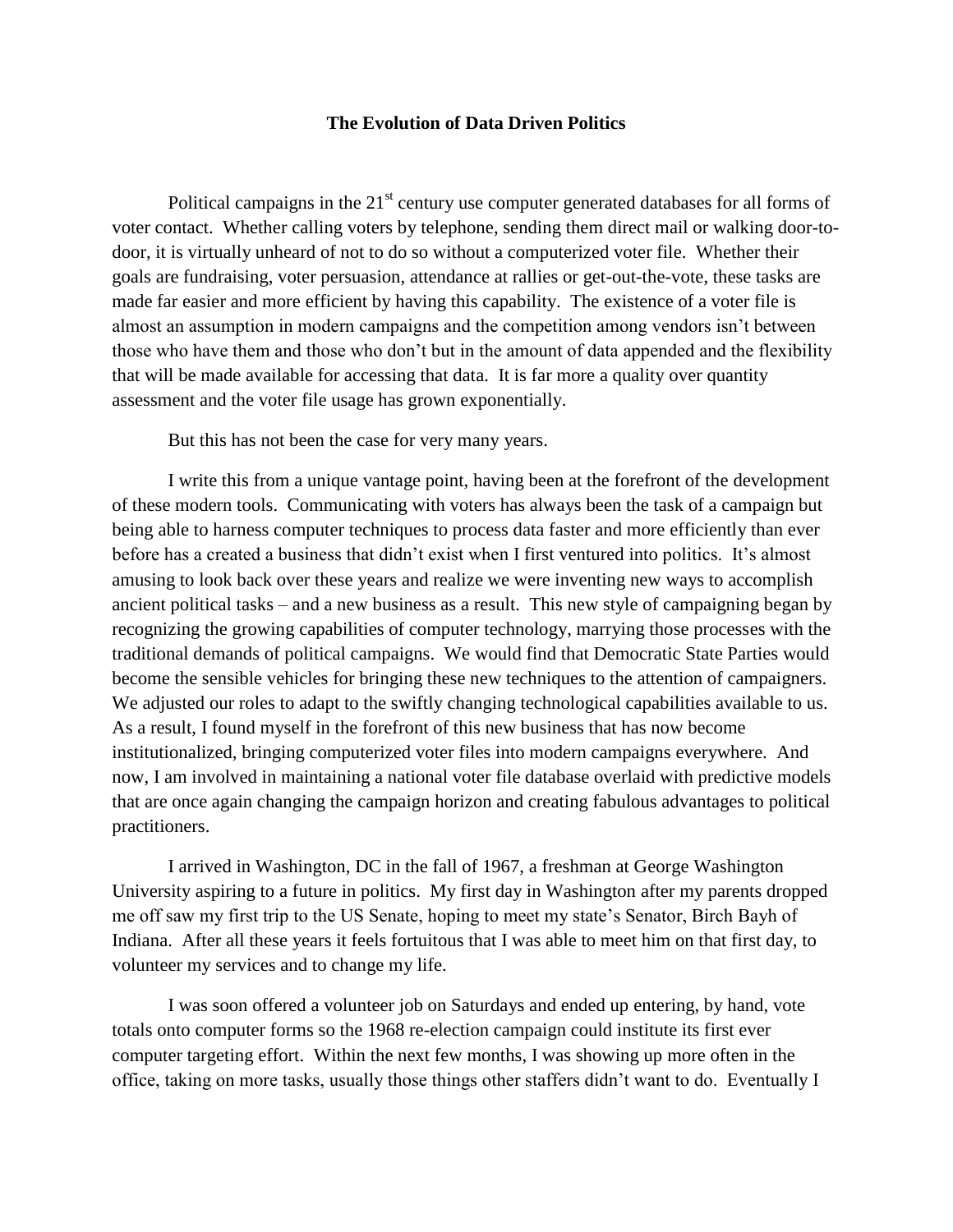made myself valuable enough to the necessary number of staffers that I was offered a part-time paying job, splitting the Senate's lowest salary rate with two other fellow volunteers.

Over the next months, I maneuvered my way deeper into office life and was offered a job in which I didn't have to share a salary. It was working for the office manager, both in the mail room as well as stuffing envelopes and running errands. While running those errands around the Capitol I came to learn how the Senate worked, how constituent services were handled, how mass mailings were produced and, most importantly, the services the Senate made available to Senate offices. One of those was computer services. I learned, while barely 19 years old, that Senators were allowed to accumulate mailing lists for franked mail but our office only had a list of 13,000 people and mailed to it only once a year.

Over the ensuing 13 years, serving in a variety of jobs with increasing importance, including traveling with the Senator for 5 months during the successful re-election campaign in 1974, one mission was constant. That was to build a larger mailing list for a more aggressive franked mail program so we could have some possibility of generating news about Sen. Bayh without depending on the Republican-leaning news media in Indiana. When we left office in 1981, we had 2.8 million names with over 250 identification codes on our mailing list and had been the Senate's largest mailer for 3 years running.

That meant, with this experience, I gained valuable knowledge about databases, computer services and what worked or did not work in the world of computer-generated direct mail.

We lost our 1980 re-election campaign in the Reagan landslide and I found myself looking for work. After spending a year running an organization trying to fight the negative campaign tactics of the New Right, raising money with direct mail throughout that year, I was offered a job by a small company tasked with acquiring voter files for the AFL-CIO in order for them to perform matches and find out which members were registered to vote. We would be free to sell those voter files, computerized lists of registered voters, to campaigns. I knew nothing about the existence of voter files in the country, only that Indiana did not have voter lists computerized, a painful lesson I came to know while overseeing our campaign's voter contact program.

While there was nowhere to go to learn about voter files or how to acquire them or how to process them on a computer to make them usable, there was also no one to tell me what I couldn't do.

As a result of these efforts, I made more money in 1982 than expected and left the company to go on my own, changing directions shortly thereafter to join Below, Tobe & Associates, a Los Angeles firm that produced computer-generated mail for Democrats in southern California. They had just signed a contract with the Democratic National Committee (DNC) to acquire voter lists for the DNC's direct mail fundraising and needed to start a Washington office largely to assist in this effort. That's when I really got going in this area.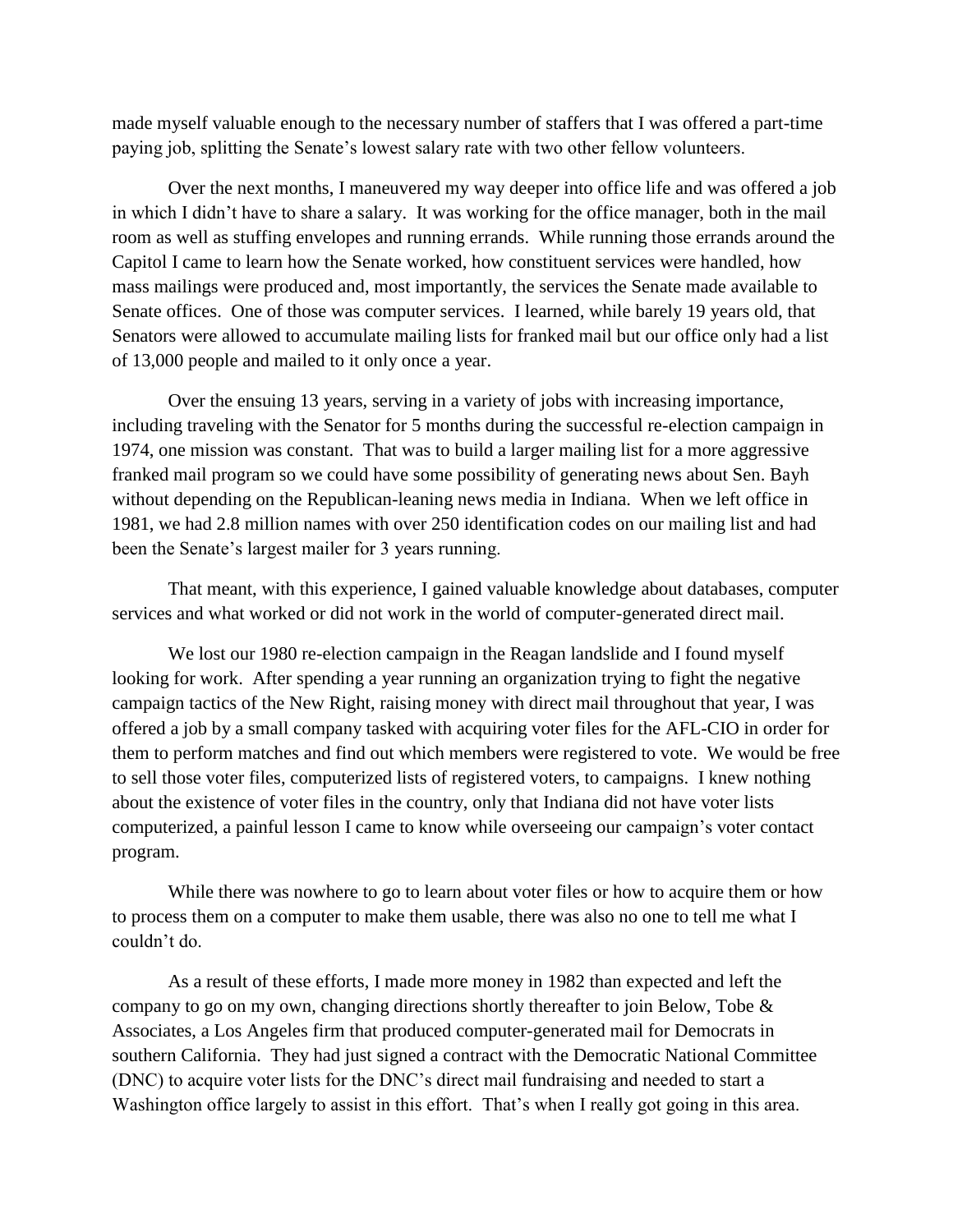In 1984, I sold my first statewide voter file project to a client, meaning we were to build a voter file from scratch, often keypunching paper lists to get them in computer form. The candidate was Congressman Al Gore, running for the US Senate in Tennessee. When the list was built, we soon convinced the Democratic State Party to take over ownership of the database. This made sense for three reasons.

One, it put the state party back in political campaigns, providing a service to candidates. Two, it provided access to candidates of high quality data either for the first time or better than they might otherwise have. Three, it allowed a vendor like us to reach campaigns we would never reach. This made an enormous amount of sense to me.

Also in 1984, I persuaded the Indiana Democratic Party to build a voter file for the same reasons, becoming our second State Party Voter File Project. By 1986, the number of state parties hiring us for this task grew to six, a number that doubled two years later. Soon, the DNC began funding these projects and an increasing number of state parties had their own voter files, extending data and computer services to a growing number of campaigns. The logic of this approach and the benefit to state parties became clear to those of us in the business as well as an increasing number of political operatives.

By 1990, state party work had become the centerpiece of our business. Because of it, we were far more engaged with the Dukakis campaign in 1988 than we otherwise would have been. More and more states were developing voter file projects and our competitors began taking on these projects as well. By the end of 1990, I decided to leave Below, Tobe and start my own company, Blaemire Communications. Having become somewhat of a voter file expert, working with state parties on my terms led me to venture out on my own.

In a very short period of time, I was accumulating state party contracts and my company became largely focused on building their voter files and providing computer-generated products for campaigns throughout those states. Those products included mailing labels, phone lists, walk lists, file matches, poll samples and laser-generated direct mail. Not only were those of us in the business concentrating on state parties but the role of state parties within the Democratic community was expanding as a result. Political operatives were coming to expect a high quality voter file at the outset of their campaigns and the number of mail and phone vendors generating business because of the growth of computerized voter contact was increasing as well. Computerized voter contact using voter files had become completely institutionalized in the Democratic political community.

During the period of 1991-1992, we had an aggressive Democratic Presidential nominating process, one in which every candidate made sure quality, computerized voter files were available in early primary states for their direct voter contact efforts. This was not only good for my business but recognition that this aspect of campaigning had really become accepted. I continued to add Democratic state parties to my company's portfolio and, when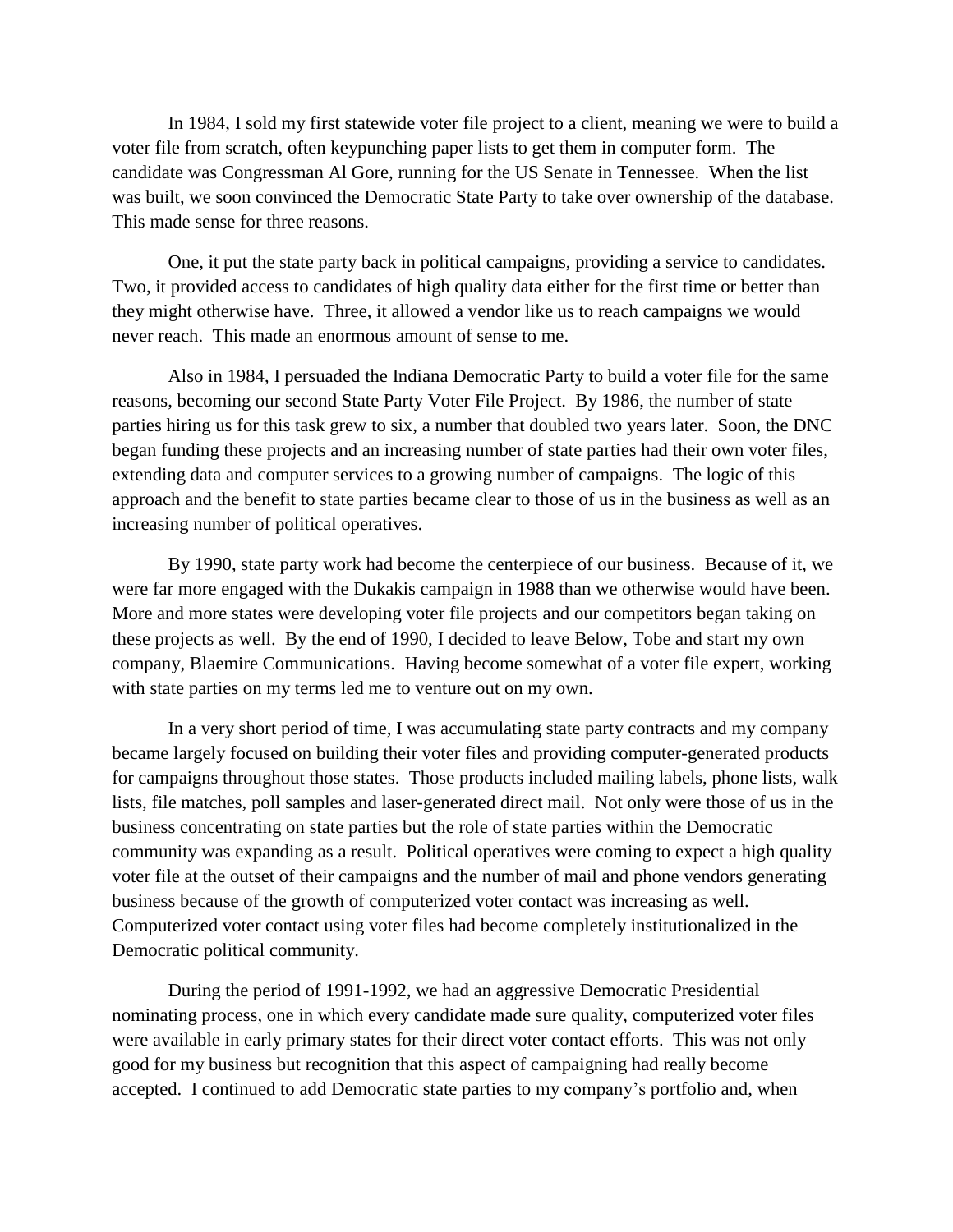President Clinton was looking toward re-election in 1996, he had a whole new crew at the DNC who were focused on this aspect of the coming campaign.

We may not remember that the Clinton re-election was not considered a sure thing in 1995. The DNC wanted to be sure that all state parties had quality voter files available for the President's re-election. My company became one of two with whom the DNC contracted to build voter files for states where projects like this did not exist. By the beginning of 1996, virtually all state parties had a voter file they owned, managed by a reputable vendor.

Soon after 1996, my company experienced what I have come to know as one of the three major developments in this business that substantially changed our entire landscape. It had become possible to downsize the computer services business away from the mainframe to a less expensive PC-based network. This development not only lowered my costs but also allowed me to move out of the mainframe facility I was in and into our own offices where we could manage our own network. While my overhead went up considerably, my job costs virtually disappeared.

We moved into our own facility in 1997 and produced all of our own work in-house. I increasingly traveled to meetings of Democratic state chairs as the vendor who represented more of them than any other, often returning with new client prospects. Our state party work meant an even greater role in providing data during the Gore Presidential campaign with many of the orders placed by DNC staff for data and products in the states for which we were managing voter file projects. Ninety-percent of our products were printed materials: lists, labels and lasergenerated mail. Then came the second of those three major developments – the internet.

In the early part of this century, sending data via email became the rule, where it had been the exception. Orders had always been placed by telephone or fax and now they were usually placed by email. And my job costs went down as printed lists and labels became almost completely replaced by emailed phone files or mail files.

Now I was into my second decade in the business, a decade spent compiling data from many and varied sources, receiving it on paper to be keypunched as well as 9-track tapes, 8-track cartridges or diskettes, either 8", 5-1/4" or 3-1/2". Soon, diskettes would replaced by CDs or data would be received via FTP or online download processes. Another effect of the Gore campaign had a much different impact on this business.

Because of the long recount in Florida and the revelations about "butterfly ballots" and the inconsistent methods of voting within Florida, Congress passed the "Help America Vote" Act. Designed to standardize the voting process across the country, at least in federal elections, it also resulted in states creating statewide voter files. Instead of acquiring voter files county by county in order to compile a statewide file, single databases were now becoming available through the Secretaries of State. No more would we have to build a file like Maine, compiled from 517 town files.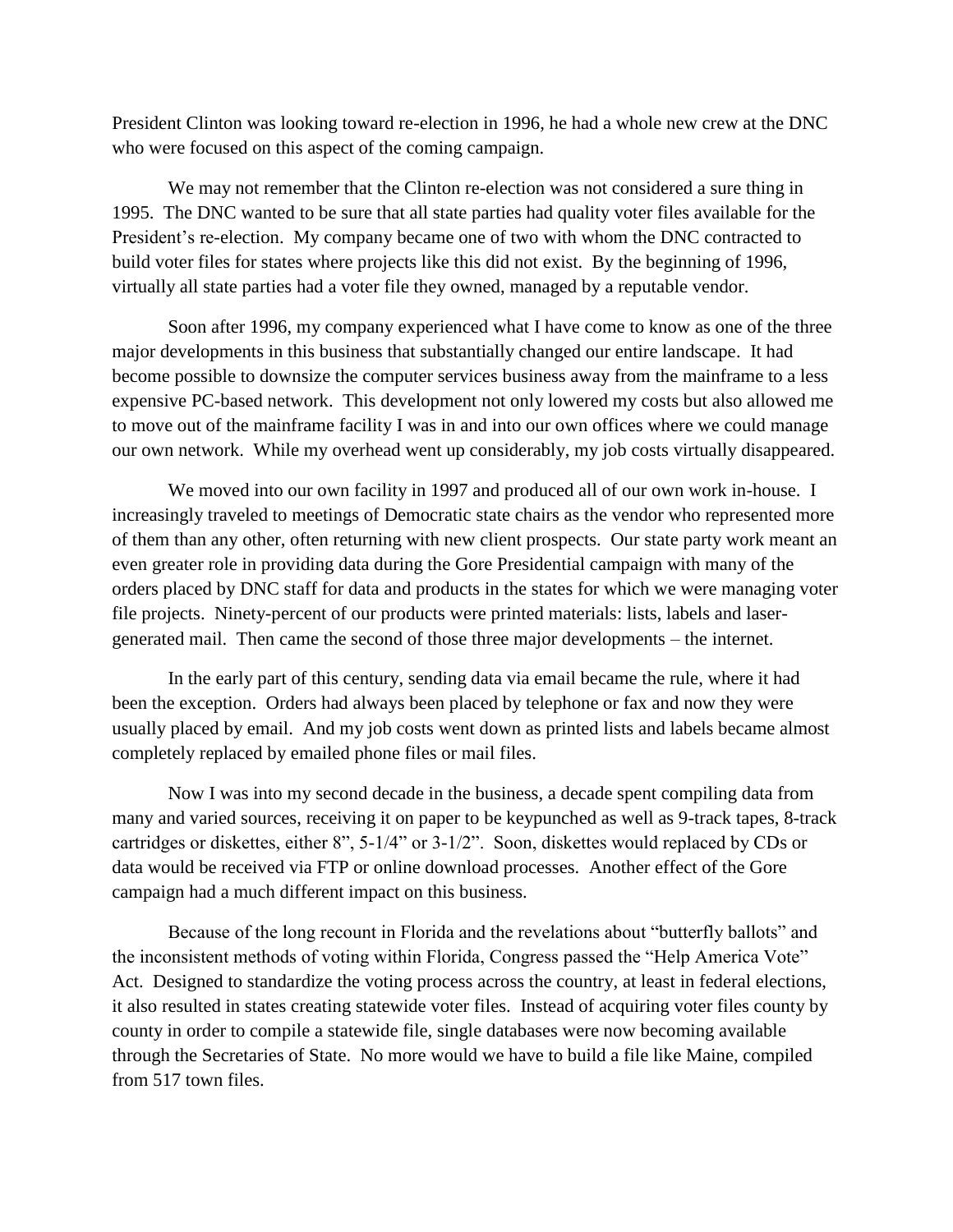So the business was getting easier, less expensive and everything could move faster. While Fedex had seemed like a miracle with overnight deliveries, it soon would seem prehistoric, as data pulled for list production could be delivered only minutes after the client request.

My role had been pretty well defined by the political community. We were the experts who knew how to manipulate the data in order to get our campaigners the data they wanted. Even if they asked for something they really didn't want, we were in a position to keep them from making costly mistakes, to make sure they got what they really wanted for voter contact. We stood between the customer and the computer to make sure the process was done right. I can't count the times a campaign in a Democratic primary would ask for a mail file of frequent primary voters, neglecting to include in that request a requirement that those primary voters be Democrats. Knowing the data better than the client put us in a position to help them use that knowledge to target accurately and effectively.

But this gatekeeper role, too, would change. The widespread adoption of the internet led to the creation of online tools that would extend to individual campaigners the ability to do for themselves what we were doing for them. I first heard about Voter Activation Network (VAN) in 2002 and soon became convinced that we had to develop our own online system or we would be left behind. Soon, the competition for the online business also stiffened, with the appearance of other online vendors. Blaemire Communications released its version of an online voter file interface, known as *Leverage*, in the fall of 2003. *Leverage* placed the processes we would normally employ on behalf of the client in the client's hands. Now, selecting voters and producing data for voter contact were decisions totally governed by the user, no longer by the vendor. The business was beginning to look nothing like it had. Happily, our system soon became the second most popular among state parties. In 2004 our company managed more voter file projects than any other vendor and only VAN had more state parties online. Many of our state party clients had us build and manage their voter files but hosted them online on the VAN. During the 2004 campaign, our client base was augmented by the DNC having us build a number of other states to put onto *Leverage* so the Kerry campaign would have online access. By the end of the election, we had over 1,100 users on *Leverage.*

Also during 2004 there was a new organization, organized to try and help a Democrat be elected President. This was Americans Coming Together, known as ACT, a coalition of progressive organizations that got involved in all manner of election-oriented projects in several states. It was organized by Harold Ickes, formerly deputy chief of staff for President Clinton, Ellen Malcolm from Emily's List, Steve Rosenthal of the AFL-CIO, Andy Stern from SEIU, Carl Pope of the Sierra Club, and others. ACT became a good client for me in the end but had a larger impact on my life than it first appeared it would.

Early in the cycle I was called by Mark Sullivan, the head of VAN, inviting me to join him at the ACT headquarters for a meeting. Mark felt that if ACT did much of what they were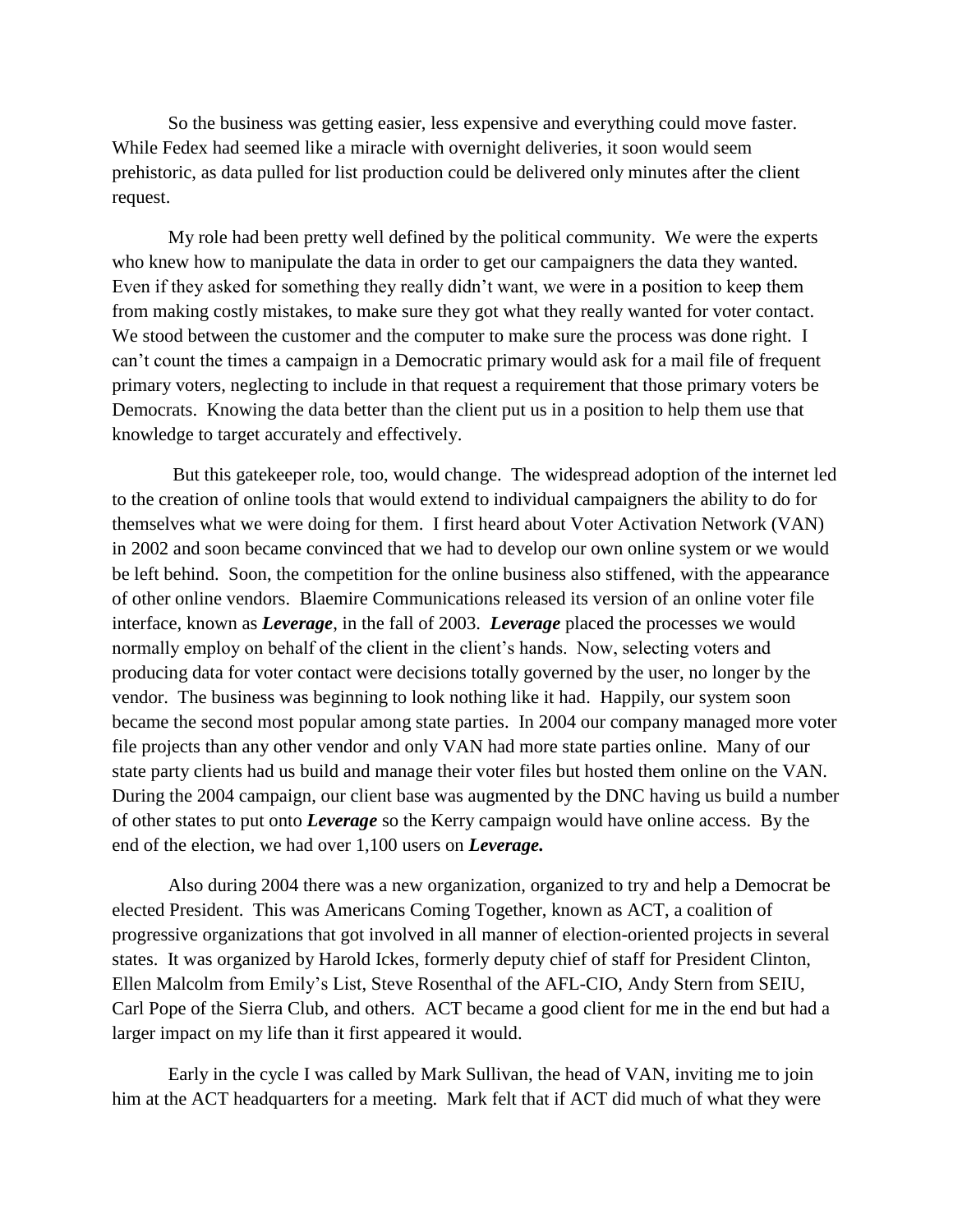planning, VAN could not handle all of it and would feel better if he were allied with our company. After the meeting, I followed-up with the requested proposal for building a national voter file separate from state party ownership or involvement. Once that was submitted, I was no longer in touch with ACT. For reasons that did not become apparent until later, none of my phone calls or emails was returned and I turned to more pressing business. While the silence was only caused by the unresponsiveness of one staff person, it convinced me that my services were not needed. Later, I learned that the person I referred to should not have been the one responsible for voter file planning and that my interests fell into a black hole only because ACT was a fledgling organization just getting started.

As ACT got going and I began fulfilling requests from various ACT staffers and field operatives, they reorganized in mid-2004 and I was asked once again to meet with them. At that meeting it was made clear the new people in charge had no idea I had submitted a proposal and agonized over the copy I brought with me, saying their lives would have been so much easier had we won the contract. No one was building and managing their voter files who knew what they were doing. This reinvention of the wheel was painful to them, as one might expect. I was encouraged once again but, as before, nothing happened with it and we turned to normal business, now getting busier with the coming presidential election. Soon, the DNC hired us to host a number of states on *Leverage* and life got about as busy at our office as it ever had before.

Around Labor Day, Sullivan called again to request I join him at another ACT meeting to help them fix severe issues that had developed in their overall voter file and voter contact projects. This ended up being handled in a conference call.

On this call, now with another new set of ACT staff, we were asked to take over the entire ACT voter file operation. The issues were not VAN issues, users throughout the ACT universe seemed happy with VAN. But data issues seemed persistent. Updates weren't happening. State files had gaps in them. Matches weren't being performed as expected. They had no one to handle the inevitable data questions that had long been part of my life. But there was no way we could do that at that late date. We were simply too committed with our existing clients to take on one that would not only be our biggest but in a period when it would be too late to staff up in order to handle it. This was surely the biggest piece of business I had ever turned down but really had no choice. I felt that a juggler might be able to juggle 10 balls in the air at once but if you threw in the  $11<sup>th</sup>$ , they might all hit the ground. That could very well happen to us.

We all know now that John Kerry was not elected President. I think it is a fair assessment to conclude that the ACT project overreached and failed to accomplish much of what it set out to do. As a result, Harold Ickes brought together his partners in the ACT venture to figure out where they should go from there. The conclusion: solve the database piece. The progressive community involved with ACT felt that there needed to be a national voter file available to all of the organizations they could count on, one of high quality with substantial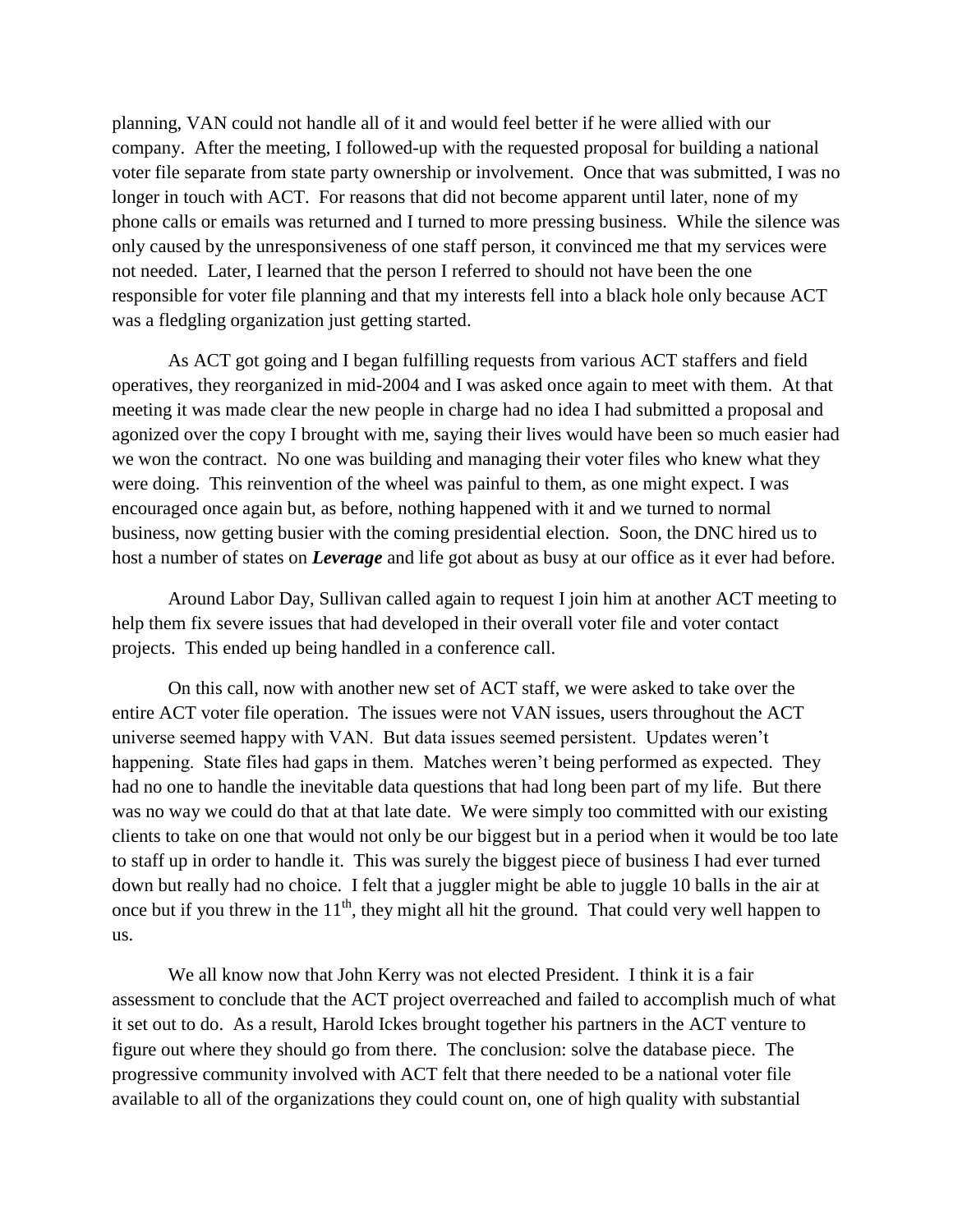enhancements, consistently kept up-to-date. Many of the 501c3 tax-exempt organizations determined they could not use data owned by political parties, something I had learned from them during the year. Therefore, my company could not solve their data needs using voter files that we managed for state parties. The result of all of this was the creation, by Harold, Laura Quinn, Al Dwoskin and others of an LLC called Data Warehouse. Laura had been the CTO at the DNC while Al, a successful businessman, was also a key player in DNC and ACT fundraising. Later, the name would be changed to Catalist.

Throughout 2005 and into 2006, I continued working at Blaemire Communications with state parties and large progressive organizations. In 2004 our biggest client had been the DNC, soon was replaced by the National Education Association (NEA). Our portfolio of state parties covered 26 states, nine of whom were on *Leverage*. Other clients included the Sierra Club, NARAL, Planned Parenthood, League of Conservation voters plus a large number of Democratic pollsters and consultants. As good as things were, I had a growing concern about Catalist. The existence of a national competitor with capital raised by investors, not from revenue it had to generate, made me uneasy. While uneasy, I also had a number of friends who had gone to work there, mostly from the DNC, which had been so good to me.

As a result of those friendships and because I never viewed competitors as enemies, I cooperated with Catalist at times where they asked me to help them with data, handling certain projects for them. Eventually, after having conversations with Catalist staff about forming a closer alliance between the two of our firms, we were put on a monthly retainer to help answer voter file questions and to generally assist them in getting their business into shape. Many people may have felt I was cutting my own throat but I felt it was sensible to work together with them rather than to stiffen the competition and eventually have my head bashed in. Direct competition simply did not make sense.

After the very successful Democratic election in 2006, the landscape changed again in a very major way. Gov. Howard Dean had been elected DNC chair and, after the 2006 election, changed the course of the DNC and, as a result, my business. At the post-election meeting of the Democratic Party in Jackson Hole, Dean announced that the DNC would provide voter files online to state parties for free. All data was to be compiled by DNC staff in-house and all state parties would be provided with VANs populated with the DNC voter files. The impact was something I immediately comprehended. Knowing the nature of the DNC technical staff and the relationship they had with VAN, I knew this would mean there would be no future state party business for Blaemire Communications. This was true for all other voter file vendors as well. And as much as the new policy was resisted by some of my clients, Dean stuck to his guns and forced the states to comply. No one in my business was asked for a minute of their time nor paid a dime to help the DNC do the project right. We were totally cut out.

This made 2007 a very tough year. Watching my clients disappear – free is very persuasive – I had to re-think the entire business. Similarly, many of the large organizations we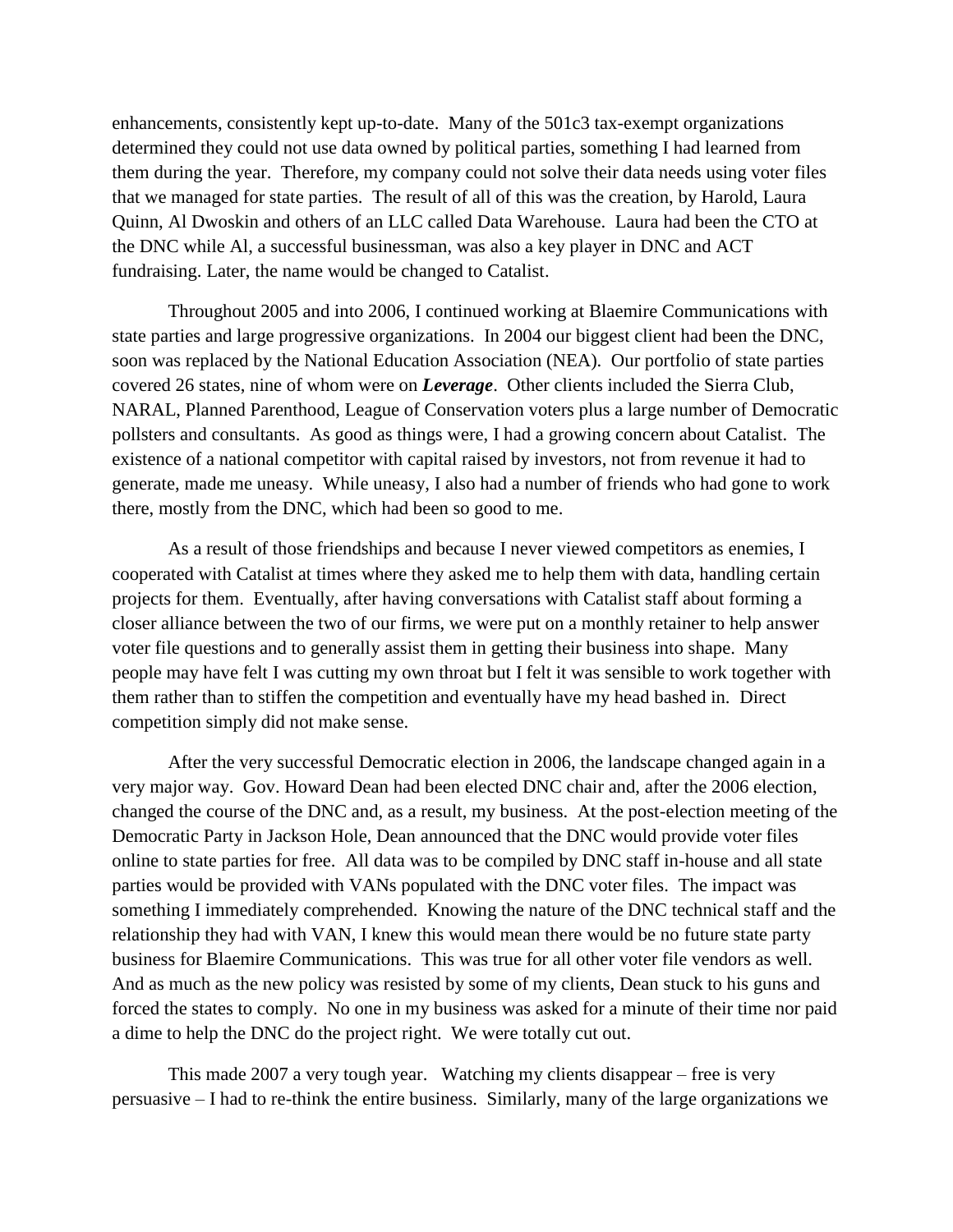depended on were gravitating to Catalist. Either they needed a national database--which we didn't have--or their officers were a part of Catalist--or both. Throughout this period, I continued doing work with Catalist and was being given an increasing number of friendly signs. I have likened the period to the DNC saying, "go away kid, don't bother me" while Catalist was saying, "why don't you come and join us?" Not an easy decision, however. I had loyal employees I needed to worry about. But I also was growing weary. The year was difficult, like nothing I had ever gone through and there were lots of aspects of running a business that I would not miss. So Laura Quinn, Catalist CEO, and I began a lengthy series of discussions that would eventually lead to merging my business with Catalist.

The possibility of changing this part of my life led to a great deal of reflection on the business. When I began, the business really didn't exist. In talks with individuals or groups, I always had to define what a voter file was and how we went about compiling one. Few campaigns had any understanding of how to use computers for real individual level targeting and voter contact. But now the world had changed. Not only did all campaigns understand and require a voter contact campaign, usually with a voter file, but the internet had so democratized the business and wildly expanded the number of people processing voter data on personal computers, that many people began to see the role I played almost as if I were a dinosaur. Maybe it was time for a change.

The Catalist model is a unique one and something that made me feel comfortable quite quickly. I always built databases for clients paying me to do so. Building voter files is a costly process and, since I had never raised capital in any way, I could only build most state voter files when a client was paying for them. Catalist was building a national database to help progressives and Democrats, much of it paid for by investors, made available to organizations and campaigns through flat rate subscriber fees. In other words, the more people bought from me in the past, the more they paid. Now, progressive and Democratic organizations and campaigns could pay flat costs for data everywhere in the country, removing the financial disincentive to using as much data as they might really need. Also, by providing that access online with agreements from subscribers that would have their contact data plowed back into the online database, Catalist had a consistently growing database that provided a unique opportunity to go beyond what I was able to provide with Blaemire Communications by creating synthetics from the data. Whether these are called synthetics, or models, or micro-targeting doesn't matter. The database could now be overlaid with this artificial intelligence, these predictive models, in a way that no one of the old guard voter file vendors could compete with. Being at Catalist increasingly made sense to me.

The predictive modeling is what I would refer to as the third major development in this business. It is the ability to process a massive amount of information in a way that allows us to effectively predict behavior in many aspects of politics. No longer is it possible to be satisfied with only having a long list of voter characteristics to choose from in targeting and the delivery of messages. Now, with enhanced databases that include hundreds of fields of commercial data,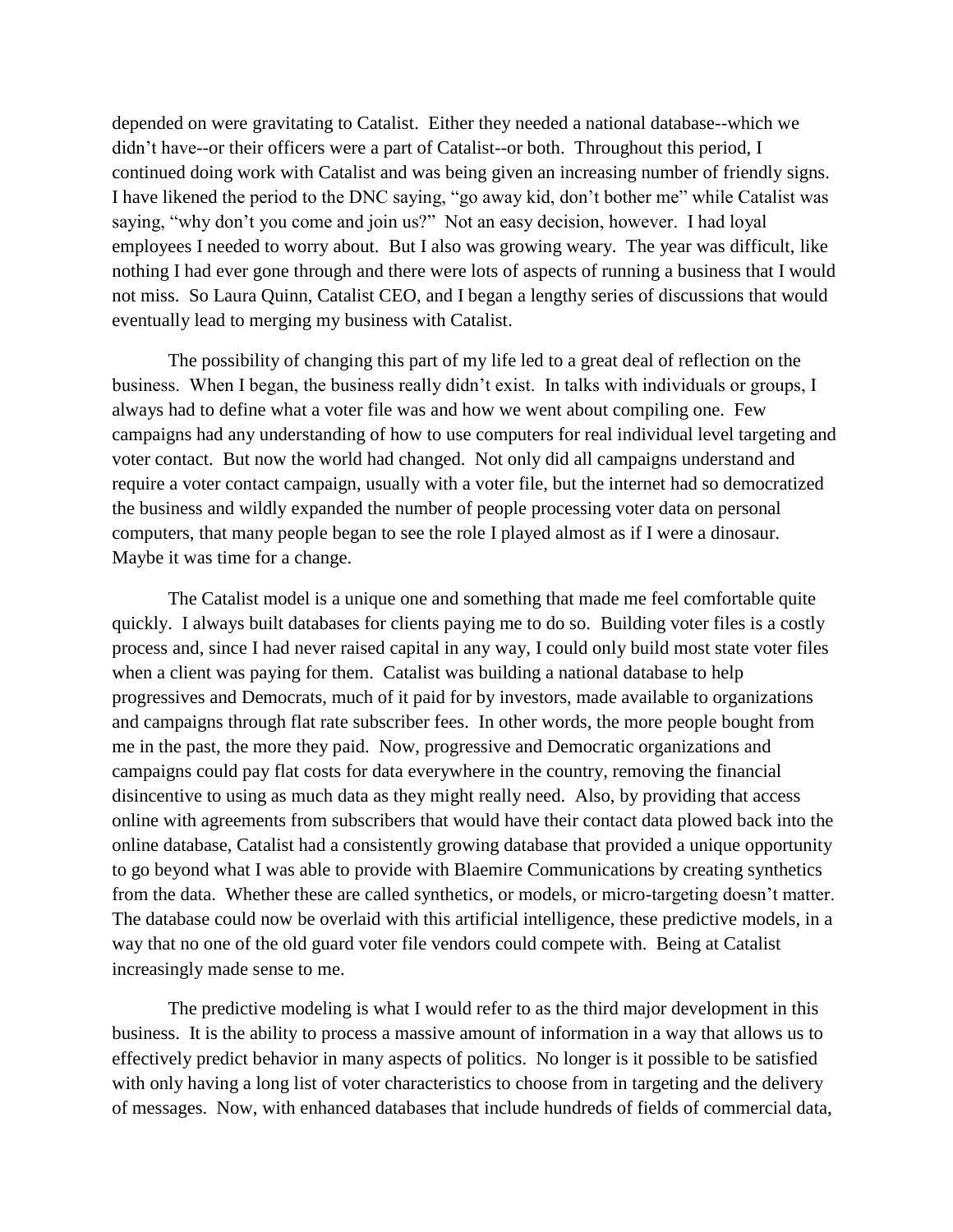census data, specialty data and individual-level response IDs, modeling techniques are employed to score the voter files with these synthetics. We were now presenting clients with the ability to target voters by partisanship in states that didn't register by Party. We could predict whether a voter would vote even though his vote history may be spotty. Other targeting was available that was completely unique – voters likely to own a gun, to be a hunter, to attend church weekly and many more.

The world of data is ever evolving and largely because we are in the midst of such an explosion of technical innovation. The challenges to keep up with the developments in the online digital world are ever-present and often daunting. It seemed to me then and does now that Catalist is uniquely situated to remain on the cutting edge of those innovations, a posture that can serve the cause of progressive politics quite well.

But Catalist is not the only place where Democrats or progressives go for data, regardless of what we might wish for. A large number of campaigns have access to data that is compiled by the Democratic National Committee through the various Democratic State Parties. There are also vendors who strive to compete in this space, most of which work for campaigns in both parties.

I am no expert on how this is done by Republicans and conservatives but have long been aware of the Republican Party's Voter Vault. It is a national voter file available to GOP campaigns that was once the standard others sought to match. I'm not sure that can be said any more and understand there are efforts among several conservative organizations to begin building a Catalist-like data infrastructure available to conservative campaigns and organizations.

Regardless of where campaigns go to get their data, there is a growing generation of campaigners who understand how important this aspect of campaigning is. While voter contact campaigns neither create nor prevent landslides, they are important in closely contested races. I know of a number of experiences where it was clear that our efforts made the difference. In Mississippi several years ago, for instance, our voter file had been used extensively by an aggressive and expensive phone and mail program in the Governor's race. When the Democrat won by less than 1%, it was hard to ignore the importance of this effort.

In 2008, it became particularly clear that this form of campaigning was effective. The Catalist client base pulls data down from the Catalist online system for voter contact throughout the country. During the Obama campaign, our clients were pounding on our system as never before, using more data for mail, phones and in person contact than we had ever experienced. Also, the response data being obtained through the voter ID phase of the campaign was uploaded to the system, providing us with a large amount of individual data from which we could build models. All of this data, coming out of the database and being added to it, allowed us to measure these efforts against controlled universes, comparing those who were contacted with those who